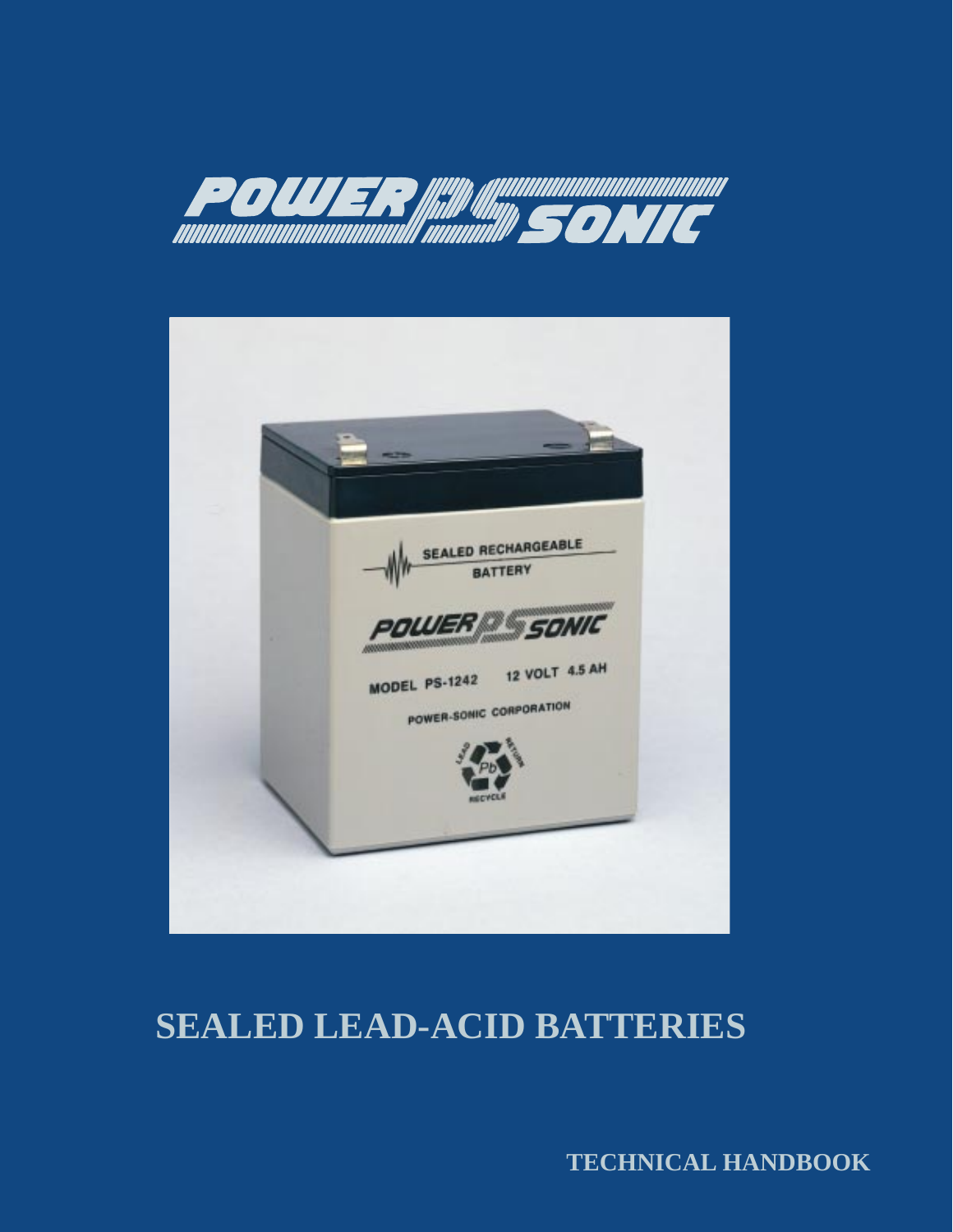# **FEA TURES**

### **Sealed/Maintenance-Free**

The valve regulated, spill-proof construction of the Power-Sonic battery allows trouble-free, safe operation in any position. There is no need to add electrolyte, as gases generated during over-charge are recombined in a unique "oxygen cycle."

# **Long Shelf Life**

A low self-discharge rate permits storage of fully charged batteries for up to a year at room temperature before charging is required. Lower storage temperatures enhance shelf life characteristics even further.

# **Design Flexibility**

Batteries may be used in series and/or parallel to obtain choice of voltage and capacity. Due to recent design breakthroughs, the same battery may be used in either cyclic or standby applications. Over 50 models are available to choose from.

# **Deep Discharge Recovery**

Special separators, advanced plate composition, and a carefully balanced electrolyte system have greatly improved the ability of recovering from excessively deep discharge.

# **Economical**

The high watt-hour per dollar value is made possible by the materials used in a sealed lead-acid battery: they are readily available and low in cost.

# **Easy Handling**

No special handling precautions or shipping containers surface or air — are required due to the leak-proof construction. Classified as non-hazardous commodity.

### **Compact**

Power-Sonic batteries use state of the art design, high grade materials, and a carefully controlled plate-making process to provide excellent output per cell. The high energy density results in superior power/volume and power/weight ratios.

# **High Discharge Rate**

Low internal resistance allows discharge currents of up to ten times the rated capacity of the battery. Relatively small batteries may thus be specified in applications requiring high peak currents.

# **Wide Operating Temperature Range**

Power-Sonic batteries may be discharged over a temperature range of -40 $^{\circ}$ C to +60 $^{\circ}$ C (-40 $^{\circ}$ F to +140 $^{\circ}$ F) and charged at temperatures ranging from -20 $^{\circ}$ C to +50 $^{\circ}$ C  $(4^{\circ}F$  to  $+122^{\circ}F)$ .

# **Rugged Construction**

The high impact resistant battery case is made either of non-conductive ABS plastic or styrene. Large capacity batteries frequently have polypropylene cases. All of these case materials impart great resistance to shock, vibration, chemicals and heat.

# **Long Service Life**

Under normal operating conditions, four or five years of dependable service life can be expected in stand-by applications, or between 200-1000 charge/discharge cycles depending on average depth of discharge.

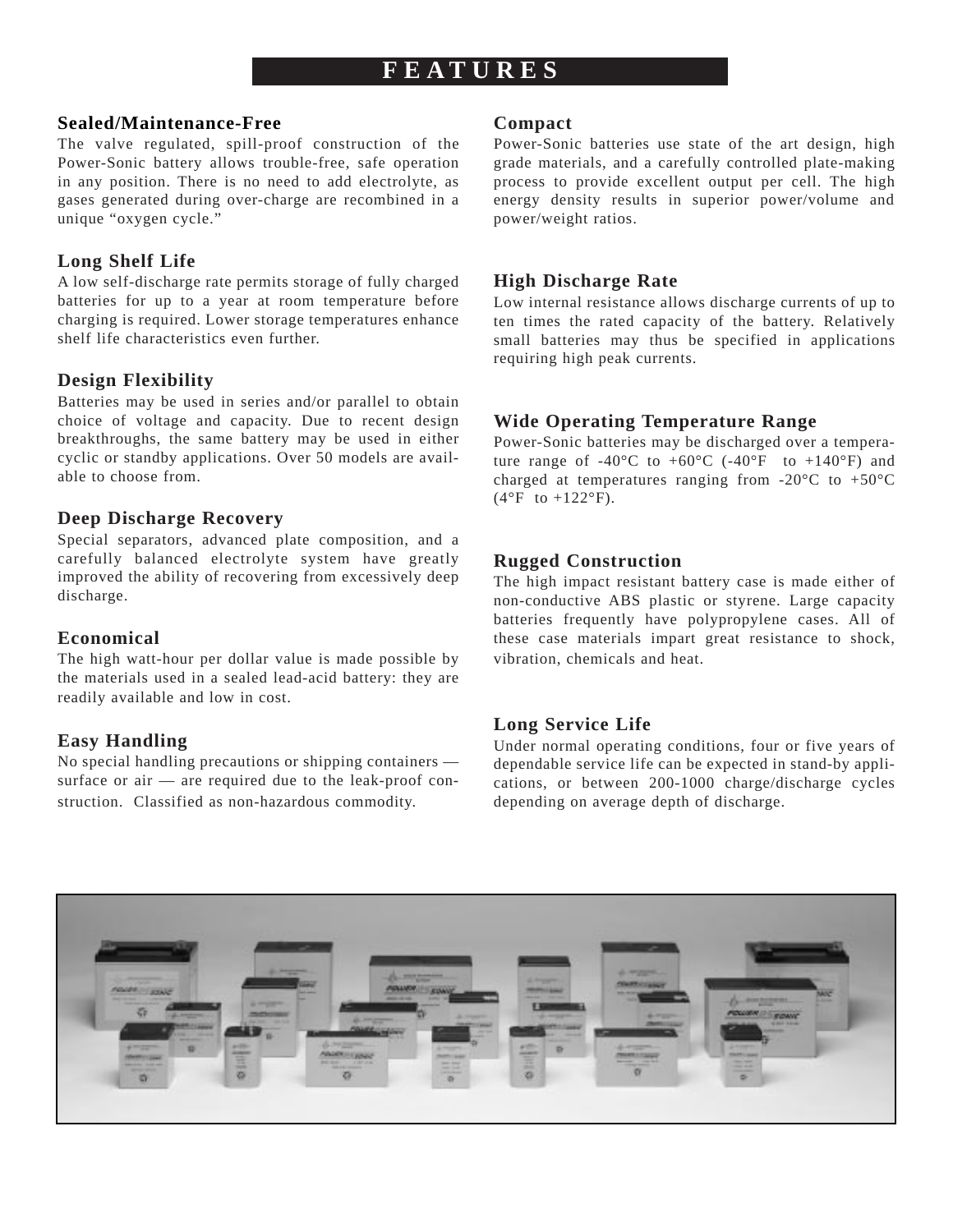# **CONSTRUCTION**



### **Plates (Electrodes)**

*Figure 1*

Plate construction is the key to producing a good battery. Recognizing this, Power-Sonic utilizes the latest technology and equipment to cast grids from a lead-calcium alloy free of antimony. The small amount of calcium and tin in the grid alloy imparts strength to the plate and guarantees durability even in extensive cycle service. Lead oxide paste is added to the grid to form the electrically active material. In the charged state, the negative plate paste is pure lead and that of the positive lead oxide. Both of these are in a porous or spongy form to optimize surface area and thereby maximize capacity.

### **Separators**

Power-Sonic separators are made of woven glass fiber cloth with high heat and oxidation resistance. The material further offers superior electrolyte absorption and retaining ability, as well as excellent ion conductivity.

#### **Electrolyte**

Immobilized dilute sulfuric acid:  $H_2SO_4$ .

### **Container**

Case material is either ABS, a high-impact proof plastic resin, styrene, or a polypropylene-polyethylene copolymer with resistance to chemicals and flammability.

### **Leakproof Design & Operational Safety**

Power-Sonic batteries have been approved for shipment by air, both by D.O.T. and I.A.T.A.. U.L.'s component recognition program for emergency lighting and power batteries lists Power-Sonic under file number MH 20845.

### **Terminals**

Depending on the model, batteries come either with AMP Faston type terminals made of tin plated brass, post type terminals of the same composition with threaded nut and bolt hardware, or heavy duty flag terminals made of lead alloy. A special epoxy is used as sealing material surrounding the terminals.

### **Relief Valve**

In case of excessive gas pressure build-up inside the battery (usually caused by abnormal charging) the relief valve will open and relieve the pressure. The one-way valve not only ensures that no air gets into the battery where the oxygen would react with the plates causing internal discharge, but also represents an important safety device in the event of excessive overcharge. Vent release pressure is between 2-6 psi; the seal ring material is neoprene rubber.

### **Case Sealing**

Depending on model, the case sealing is tongue and groove with polyurethane, epoxy, or heat seal.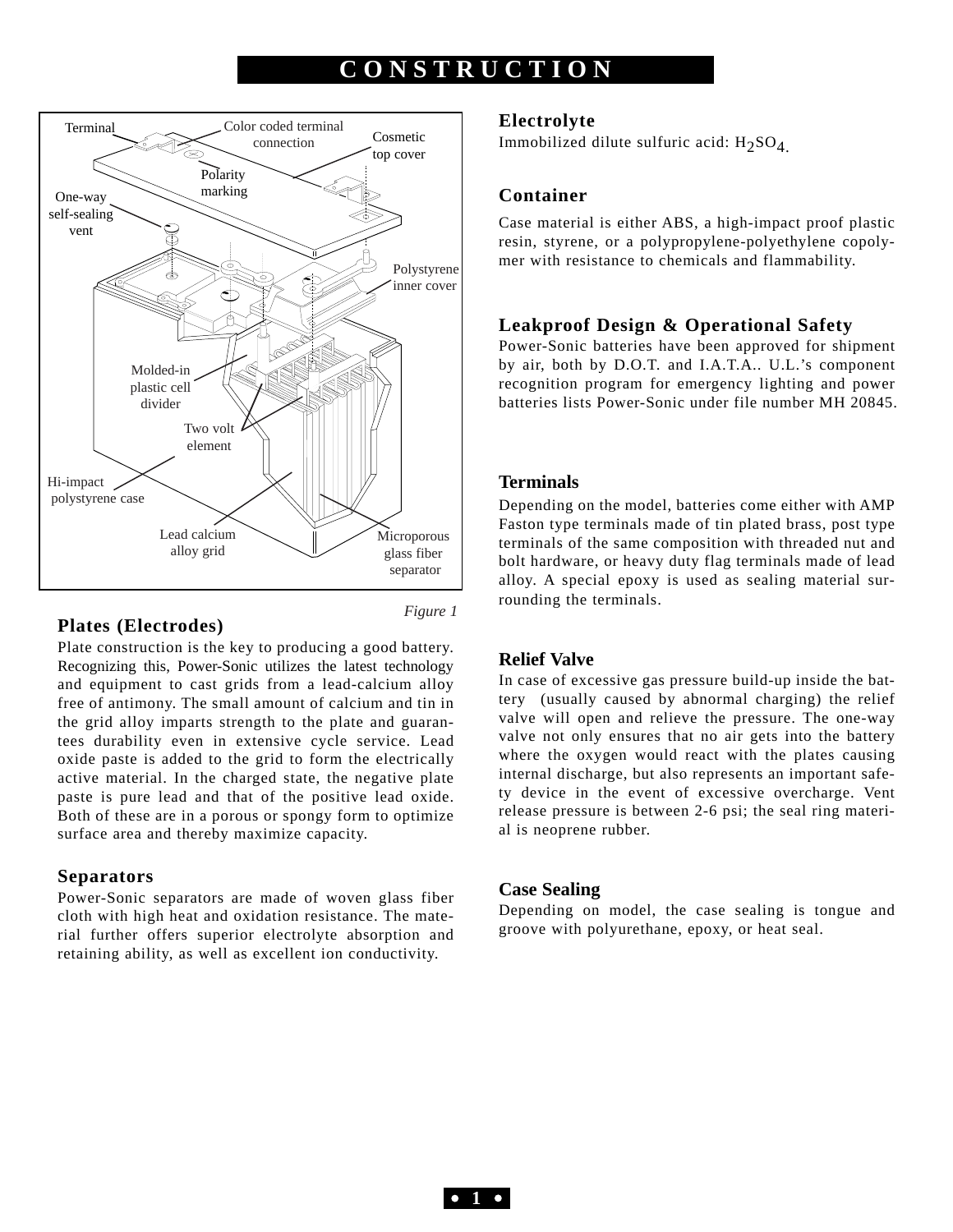# **THEOR Y O F OPERA TION**

The basic electrochemical reaction equation in a lead-acid battery can be written as follows:

| Pb                | $2H_2SO_4$  | PbO <sub>2</sub>                      | Discharging | PbSO <sub>A</sub> | 2H <sub>2</sub> O | PbSO <sub>A</sub> |
|-------------------|-------------|---------------------------------------|-------------|-------------------|-------------------|-------------------|
| (porous lead)     |             | (sulfuric acid) (porous lead dioxide) |             | (lead sulfate)    | (water)           | (lead sulfate)    |
| active material   | electrolyte | active material                       | Charging    | active material   | electrolyte       | active material   |
| of negative plate |             | of positive plate                     |             | of negative plate |                   | of positive plate |

### **Discharge**

During the discharge portion of the reaction, lead dioxide (positive plate) and lead (negative plate) react with sulfuric acid to create lead sulfate, water and energy.

### **Charge**

During the recharge phase of the reaction, the cycle is reversed: the lead sulfate and water are electro-chemically converted to lead, lead oxide and sulfuric acid by an external electrical charging source.

# **Oxygen Recombination**

To produce a truly maintenance-free battery, it is necessary that gases generated during overcharge are recombined in a so-called "oxygen cycle". Should oxygen and hydrogen escape, a gradual drying out would occur, eventually affecting capacity and battery life. During charge, oxygen is generated at the positive and reacts with and partially discharges the sponge lead of the negative. As charging continues, this oxygen recombines with the hydrogen being generated by the negative, forming water. The water content of the electrolyte thus remains unchanged unless the charging rate is too high.

In case of rapid generation of oxygen gas exceeding the absorbing capacity of the negative plate, the pressure relief valve will open to release excessive gas.

### **Deep Discharge**

The Power-Sonic battery is protected against cell shorting by the addition of a buffering agent that insures the presence of acid ions even in a fully discharged state. The need for expensive circuitry in the design of a system to prevent deep discharge and possible cell shorting is thereby reduced considerably.

Power-Sonic defines "deep discharge" as one that allows the battery voltage under load to go below the cut-off (or "final") voltage of a full discharge. The recommended cutoff voltage varies with the discharge rate for a 6 volt battery, for example, it is 5.25V at the 20-hour (0.05C) rate, 5.10V at the 4-hour (0.2C) rate, and 4.5V at the 1/2- hour(1.0C) rate.

It is important to note that deep discharging a battery at high rates for short periods is not nearly as severe as discharging a battery at low rates for long periods of time. To clarify, let's, analyze two examples:

• Battery A is discharged at the 1C rate to zero volts. "C" for a 4 AH battery, for example, is 4 amps. Full discharge is reached after about 30 minutes when the battery voltage drops to 1.5V/cell. At this point, only 50% of rated capacity has been discharged (1C amps x  $0.5$  hrs =  $0.5C$  Amp. Hrs.) Continuing the discharge to zero volts will bring the total amount of discharged ampere-hours to approximately 75% because the rapidly declining voltage quickly reduces current flow to a trickle. The battery will recover easily from this type of deep discharge.

• Battery B is discharged at the 0.01C rate to zero volts. 0.01C for a 4 AH battery is 40mA. Full discharge is reached after 100+ hours when the terminal voltage drops to 1.75 V/cell. At this point, the battery has already delivered 100% of its rated capacity (0.01 x  $100$  hrs = 1C Amp. Hrs.). Continuing the discharge to zero volts will keep the battery under load for another 4-5 days(!), squeezing out every bit of stored energy.

This type of "deep" discharge is severe and is likely to damage the battery. The sooner a severely discharged battery is recharged, the better its chances to fully recover.

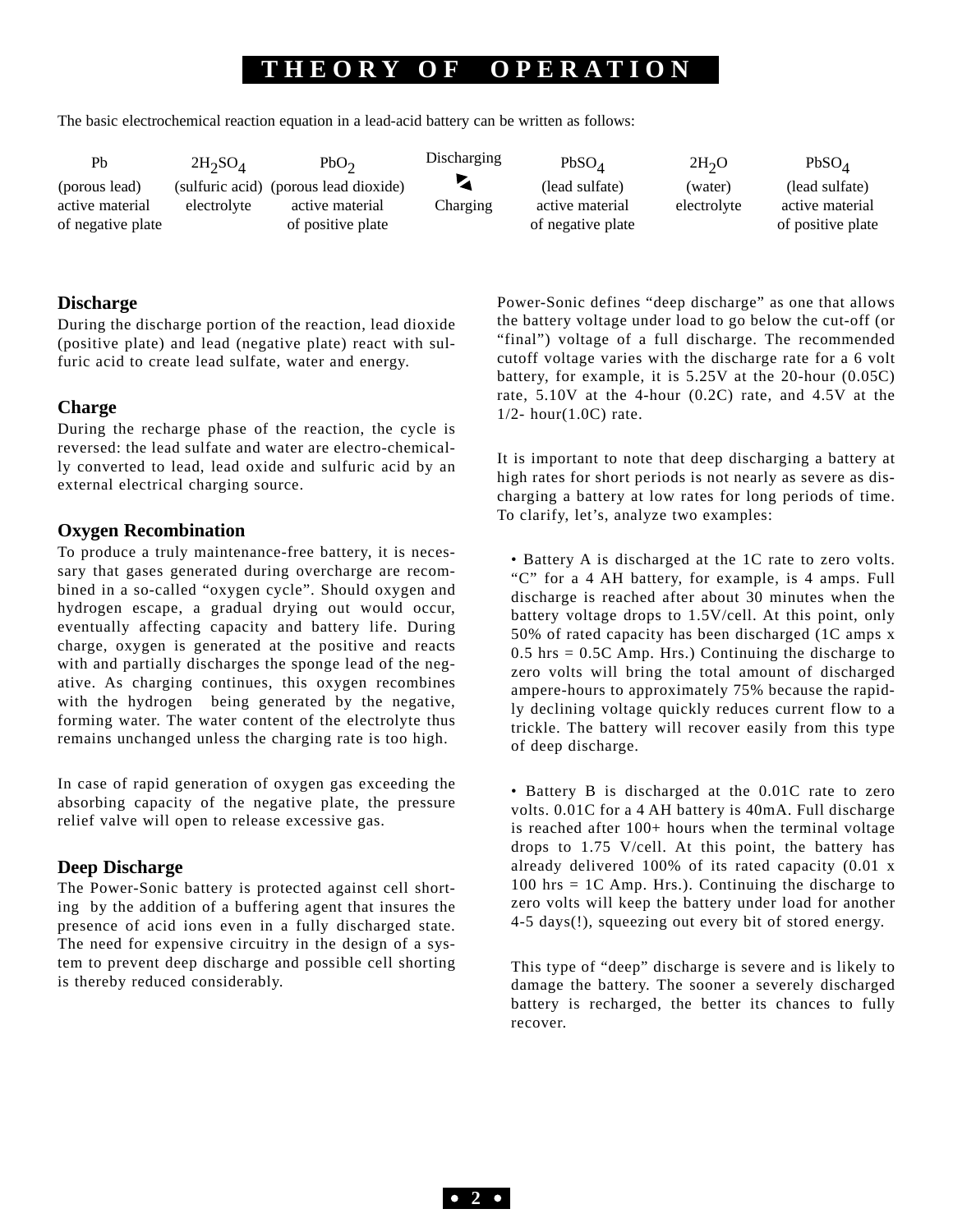# **CAP ACITY**

The capacity of a battery is the total amount of electrical energy available from a fully charged cell or cells. Its value depends on the discharge current, the temperature during discharge, the final (cut-off) voltage and the general history of the battery.

Capacity, expressed in ampere-hours (AH) is the product of the current discharged and the length of discharge time. The rated capacity (C) of a Power-Sonic battery is measured by its performance over 20 hours of constant current discharge at a temperature of 68°F (20°C) to a cutoff voltage of 1.75 volts.

As an example, Model PS-610, with a rated capacity of 1AH will deliver 50 mA (1/20 of 1AH, or 0.05C ) for 20 hours before the voltage drops from 6.45 to 5.25 volts.

By cycling the battery a few times or float charging it for a month or two, the highest level of capacity development is achieved. Power-Sonic batteries are fully charged before leaving the factory, but full capacity is realized only after the battery has been cycled a few times or been on float charge for some time.

The table in *Figure 2* shows capacities for various multiples of the 20-hour discharge current.

|              | @ 0.05C rate |                | @0.1C rate |              | @0.2C rate |              | @0.5C rate |                  | @1C rate |                | @2C rate |                | @3C rate          |           |
|--------------|--------------|----------------|------------|--------------|------------|--------------|------------|------------------|----------|----------------|----------|----------------|-------------------|-----------|
| <b>Rated</b> |              | (20 Hr. Rate.) |            | (9 Hr. Rate) |            | (4 Hr. Rate) |            | $(1.3$ Hr. Rate) |          | (33 Min. Rate) |          | (12 Min. Rate) | $(7.2$ Min. Rate) |           |
| Capacity     | Current      | Capacity       | Current    | Capacity     | Current    | Capacity     | Current    | Capacity         | Current  | Capacity       | Current  | Capacity       | Current           | Capacity  |
|              | Amps.        | Amp. Hrs       | Amps.      | Amp. hrs.    | Amps.      | Amp.Hrs      | Amps.      | Amp. Hrs.        | Amps.    | Amp. hrs.      | Amps.    | Amp. Hrs.      | Amps.             | Amp. Hrs. |
| 0.5AH        | 0.025        | 0.50           | 0.05       | 0.45         | 0.10       | 0.40         | 0.25       | 0.325            | 0.50     | 0.28           | 1.00     | 0.20           | 1.50              | 0.18      |
| 0.8AH        | 0.04         | 0.80           | 0.08       | 0.72         | 0.16       | 0.64         | 0.40       | 0.52             | 0.80     | 0.44           | 1.60     | 0.32           | 2.40              | 0.29      |
| 1.0AH        | 0.05         | 1.00           | 0.10       | 0.90         | 0.20       | 0.80         | 0.50       | 0.65             | 1.00     | 0.56           | 2.00     | 0.40           | 3.00              | 0.36      |
| 1.3AH        | 0.065        | 1.30           | 0.13       | 1.17         | 0.26       | 1.04         | 0.65       | 0.845            | 1.30     | 0.715          | 2.60     | 0.52           | 3.90              | 0.47      |
| 2.3AH        | 0.115        | 2.30           | 0.23       | 2.07         | 0.46       | 1.84         | 1.15       | 1.495            | 2.30     | 1.288          | 4.60     | 0.92           | 6.90              | 0.83      |
| 3.0AH        | 0.15         | 3.00           | 0.30       | 2.70         | 0.60       | 2.40         | 1.50       | 1.95             | 3.00     | 1.65           | 6.00     | 1.20           | 9.00              | 1.08      |
| 3.2AH        | 0.16         | 3.20           | 0.32       | 2.88         | 0.64       | 2.56         | 1.60       | 2.08             | 3.20     | 1.76           | 6.40     | 1.28           | 9.60              | 1.15      |
| 4.5AH        | 0.22         | 4.40           | 0.45       | 4.05         | 0.90       | 3.60         | 2.25       | 2.92             | 4.5      | 2.47           | 9.00     | 1.80           | 13.50             | 1.62      |
| 5.0AH        | 0.25         | 5.00           | 0.50       | 4.50         | 1.00       | 4.00         | 2.50       | 3.25             | 5.00     | 2.80           | 10.00    | 2.00           | 15.00             | 1.80      |
| 6.5AH        | 0.325        | 6.50           | 0.65       | 5.85         | 1.30       | 5.20         | 3.25       | 4.23             | 6.50     | 3.64           | 13.00    | 2.60           | 19.50             | 2.34      |
| 7.0AH        | 0.35         | 7.00           | 0.70       | 6.30         | 1.40       | 5.60         | 3.50       | 4.55             | 7.00     | 3.85           | 14.00    | 2.80           | 21.00             | 2.52      |
| 8.0AH        | 0.40         | 8.00           | 0.80       | 7.20         | 1.60       | 6.40         | 4.00       | 5.20             | 8.00     | 4.48           | 16.00    | 3.20           | 24.00             | 2.88      |
| 9.0AH        | 0.45         | 9.00           | 0.90       | 8.10         | 1.80       | 7.20         | 4.50       | 5.85             | 9.00     | 5.04           | 18.00    | 3.60           | 27.00             | 3.24      |
| 10.0AH       | 0.50         | 10.00          | 1.00       | 9.00         | 2.00       | 8.00         | 5.00       | 6.50             | 10.00    | 5.60           | 20.00    | 4.00           | 30.00             | 3.60      |
| 12.0AH       | 0.60         | 12.00          | 1.20       | 10.80        | 2.40       | 9.60         | 6.00       | 7.80             | 12.00    | 6.72           | 24.00    | 4.80           | 36.00             | 4.32      |
| 18.0AH       | 0.90         | 18.00          | 1.80       | 16.20        | 3.06       | 14.40        | 9.00       | 11.70            | 18.00    | 9.90           | 36.00    | 7.20           | 54.00             | 6.48      |
| 20.0AH       | 1.00         | 20.00          | 2.00       | 18.00        | 4.00       | 16.00        | 10.00      | 13.00            | 20.00    | 11.20          | 40.00    | 8.00           | 60.00             | 7.20      |
| 26.0AH       | 1.30         | 26.00          | 2.60       | 23.40        | 5.20       | 20.80        | 13.00      | 16.90            | 26.00    | 14.30          | 52.00    | 10.40          | 78.00             | 9.36      |
| 28.0AH       | 1.40         | 28.00          | 2.80       | 25.20        | 5.40       | 21.60        | 14.00      | 18.20            | 28.00    | 15.40          | 54.00    | 10.88          | 84.00             | 10.08     |
| 33.0AH       | 1.65         | 33.00          | 3.30       | 29.70        | 6.60       | 26.40        | 16.50      | 21.45            | 33.00    | 18.15          | 66.00    | 13.20          | 99.00             | 11.88     |
| 40.0AH       | 2.00         | 40.00          | 4.00       | 36.00        | 8.00       | 32.00        | 20.00      | 26.00            | 40.00    | 22.40          | 80.00    | 16.00          | 120.00            | 14.40     |
| 55.0AH       | 2.75         | 55.00          | 5.50       | 49.50        | 11.00      | 44.00        | 27.50      | 35.75            | 55.00    | 30.25          | 110.00   | 22.00          | 165.00            | 19.80     |
| 60.0AH       | 3.00         | 60.00          | 6.00       | 54.00        | 12.00      | 48.00        | 30.00      | 39.00            | 60.00    | 33.60          | 120.00   | 24.00          | 180.00            | 21.60     |
| 75.0AH       | 3.75         | 75.00          | 7.50       | 67.50        | 15.00      | 60.00        | 37.50      | 48.75            | 75.00    | 41.25          | 150.00   | 30.00          | 225.00            | 27.00     |
| 80.0AH       | 4.00         | 80.00          | 8.00       | 72.00        | 16.00      | 64.00        | 40.00      | 52.00            | 80.00    | 44.80          | 160.00   | 32.00          | 240.00            | 28.80     |
| 100.0 AH     | 5.00         | 100.00         | 10.00      | 90.00        | 20.00      | 80.00        | 50.00      | 65.00            | 100.00   | 55.00          | 200.00   | 40.00          | 300.00            | 36.00     |

*Figure 2*

When a battery discharges at a constant rate, its capacity changes according to the amperage load. Capacity increases when the discharge current is less than the 20 hour rate and decreases when the current is higher.

*Figure 3* shows capacity curves for major Power-Sonic battery models with different ampere-hour ratings. Amperage is on the horizontal scale and the time elapsed is on the vertical scale; the product of these values is the capacity.

Proper battery selection for a specific application can be made from this graph if the required time and current are known. For example, to determine the proper capacity of a battery providing 3 amps for 20 minutes, locate the intersection of these values on the graph. The curve immediately above that point represents the battery which will meet the requirement.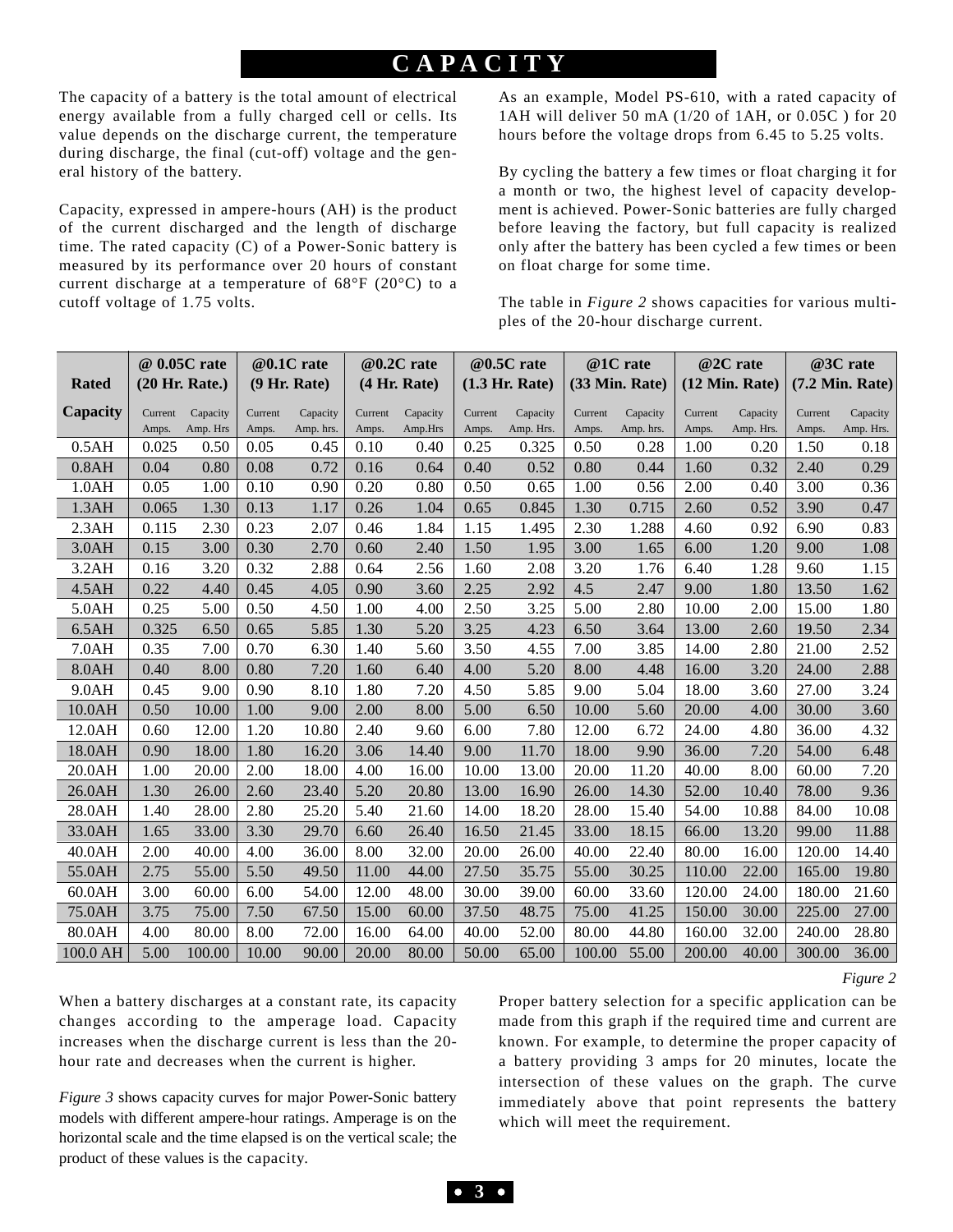

**100**





*Figure 3*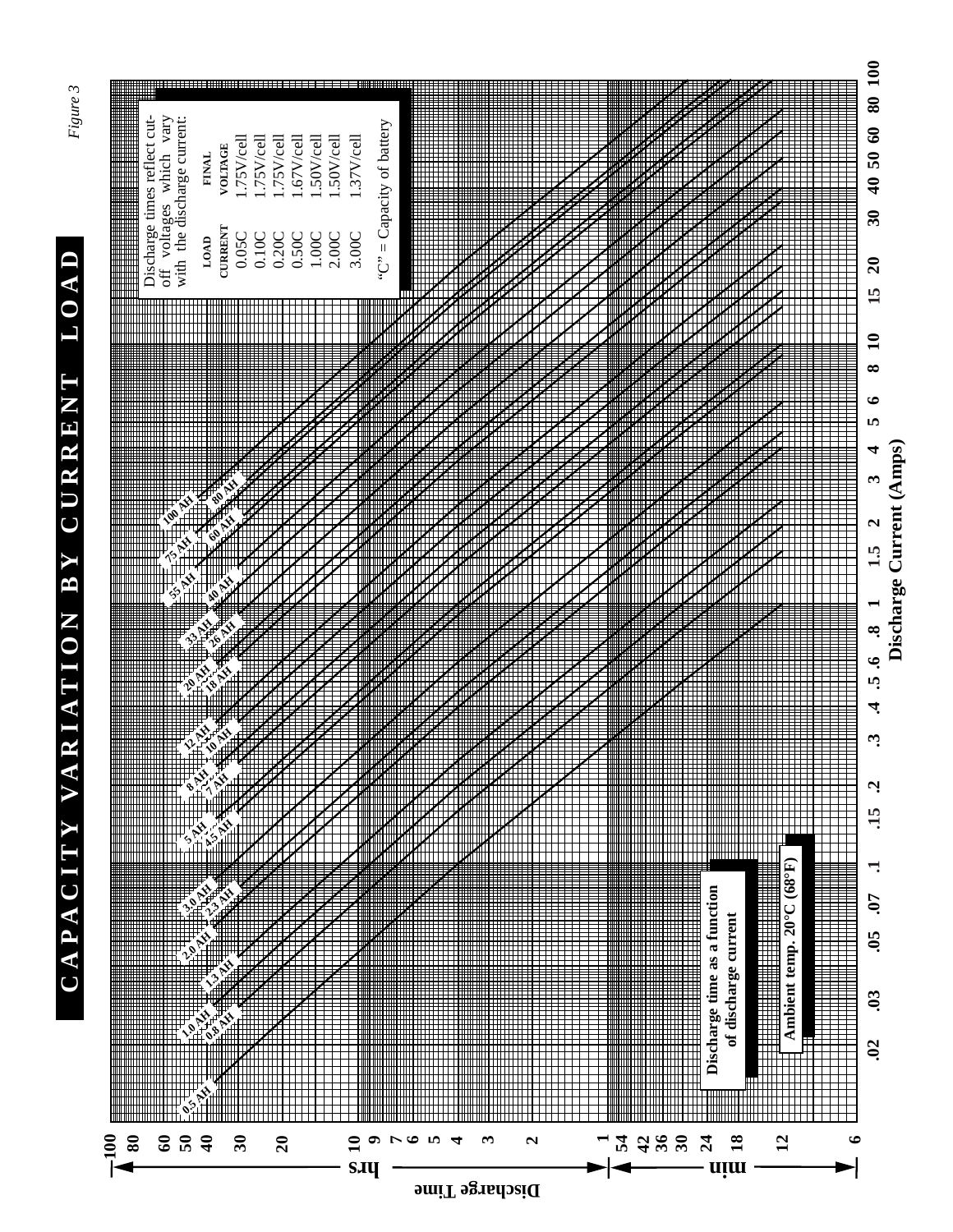# **PERFORMANCE DA T A**

### **Discharge**

During discharge the voltage will decrease. The graphs in *Figure 4* illustrate this for different discharge rates and ambient temperatures. "C" is the rated capacity of a battery: "C" for Model PS-610 (6V - 1AH) is 1AH. By convention, rating of nearly all sealed-lead acid batteries, including Power-Sonic, is based on a 20-hour (0.05C) discharge rate .

An important feature of Power-Sonic batteries is shown in the discharge curves; namely, the voltage tends to remain high and almost constant for a relatively long period before declining to an end voltage.



*Figure 4: Characteristic Discharge Curves*

### **Open-Circuit Voltage**

Open circuit voltage varies according to ambient temperature and the remaining capacity of the battery. Generally, open circuit voltage is determined by the specific gravity of the electrolyte. Discharging a battery lowers the specific gravity. Consequently, it is possible to determine the approximate remaining capacity of a battery from the terminal voltage.

The open circuit voltage of a Power-Sonic battery is 2.15 V/cell when fully charged and 1.94 V/cell when completely discharged.

As seen in *Figure 4,* under load, the battery can deliver useful energy at less than 1.94 V/cell, but after the load is removed the open circuit voltage will "bounce back" to voltages shown in *Figure 5*, dependent upon residual capacity.



*Figure 5: Open-Circuit Voltage Characteristics*

### **Temperature**

Actual capacity is a function of ambient temperature and rate of discharge. At 68°F (20°C) rated capacity is 100%. The capacity increases slowly above this temperature and decreases as the temperature falls. Even at -40°F (-40°C), however , the Power-Sonic battery will still function at better than 30% of its rated capacity when discharged at the 20-hour rate (0.05C). At any ambient temperature, the higher the rate of discharge, the lower the available capacity. This relationship is shown in *Figure 6*.

Power-Sonic batteries may be discharged at temperatures ranging from -40°F to 140°F (-40°C to 60°C) and charged at temperatures from -4°F to 122°F (-20°C to 50°C).

While raising ambient temperature increases capacity, it also decreases useful service life. It is estimated that battery life is halved for each 10°C above normal room temperature.



*Figure 6: Effect of Temperature on Capacity*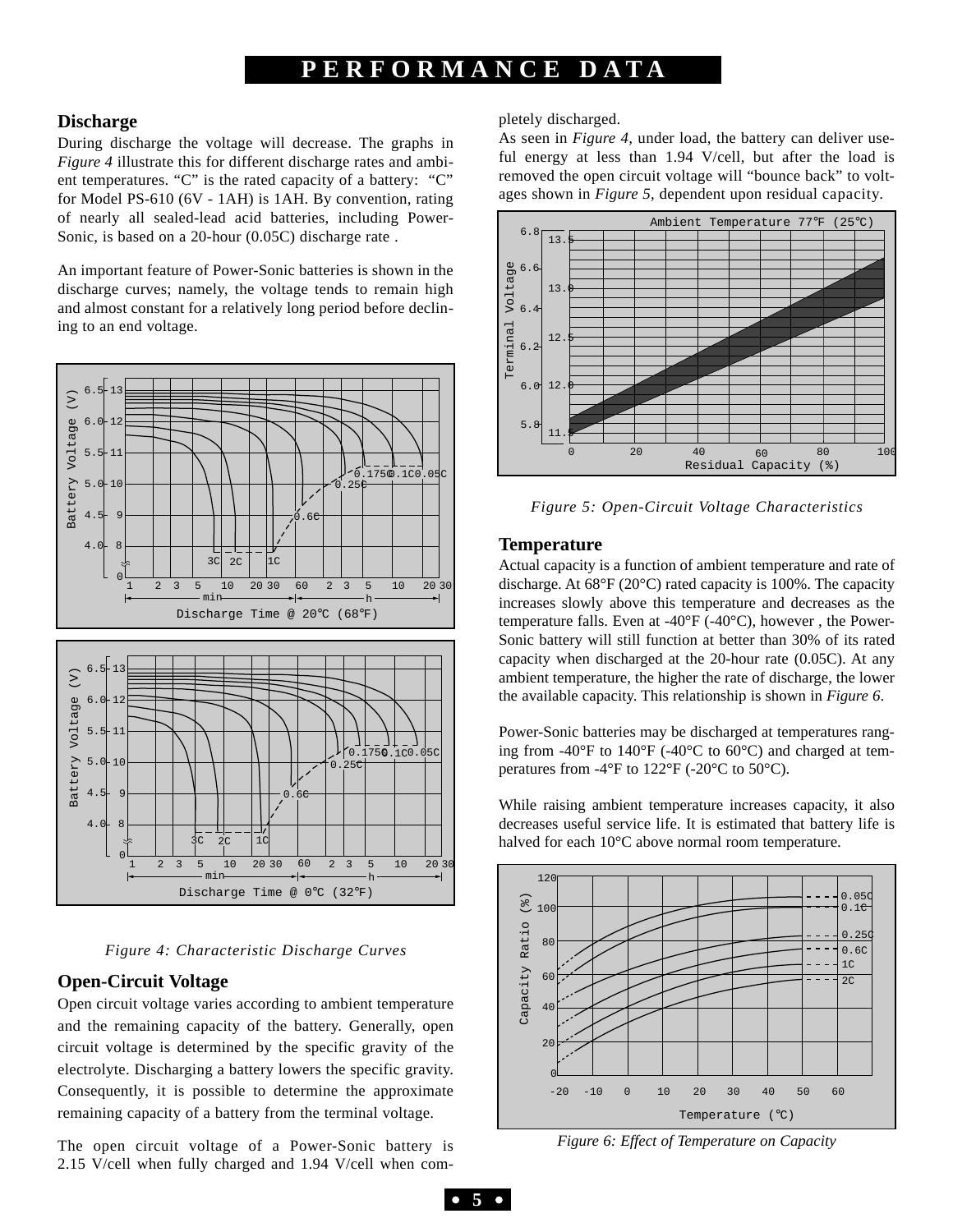# **PERFORMANCE DA T A**

*Figure 7* shows the relationship between current and discharge time for different ambient temperatures.



*Figure 7: Discharge Time vs. Discharge Current*

# **Shelf Life & Storage**

Low internal resistance and special alloys in the electrodes assure a low self discharge rate and, consequently, a long shelf life. If kept at  $68^{\circ}F(20^{\circ}C)$ , about  $60-70\%$  of the nominal capacity remains after one year of storage. One recharge per year is sufficient to maintain the original capacity of a battery not in use.

The rate of self discharge varies with the ambient temperature. At room temperature it is about 3% per month. At low temperatures it is nearly negligible, at higher ambient temperatures self discharge increases.



*Figure 8: Self Discharge Characteristics*

To obtain maximum battery life and performance, batteries should be:

- recharged as soon as possible after each use and not stored in a discharged state;
- stored at  $68^{\circ}F(20^{\circ}C)$  or lower, if possible, and
- recharged annually when not used.

### **Battery Life**

**Cyclic Use:** The number of charge/discharge cycles depends on the capacity taken from the battery (a function of discharge rate and depth of discharge), operating temperature and the charging method.

*Figure 9* shows the relationship between depth of discharge and number of cycles as well as increases of capacity during the early cycles.



*Figure 9*: *Depth of Discharge vs. Number of Cycles*

**Standby Use:** The float service life, or life expectancy under continuous charge, depends on the frequency and depth of discharge, the charge voltage, and the ambient temperature. At a float voltage of 2.25V to 2.30V/cell and an ambient temperature of 60°F to 77°F (20°C to 25°C) Power-Sonic batteries should last four to five years before the capacity drops to 60% of its original rating.

*Figure 10* indicates how capacity changes over time.



*Figure 10: Life Characteristics in Standby Use*

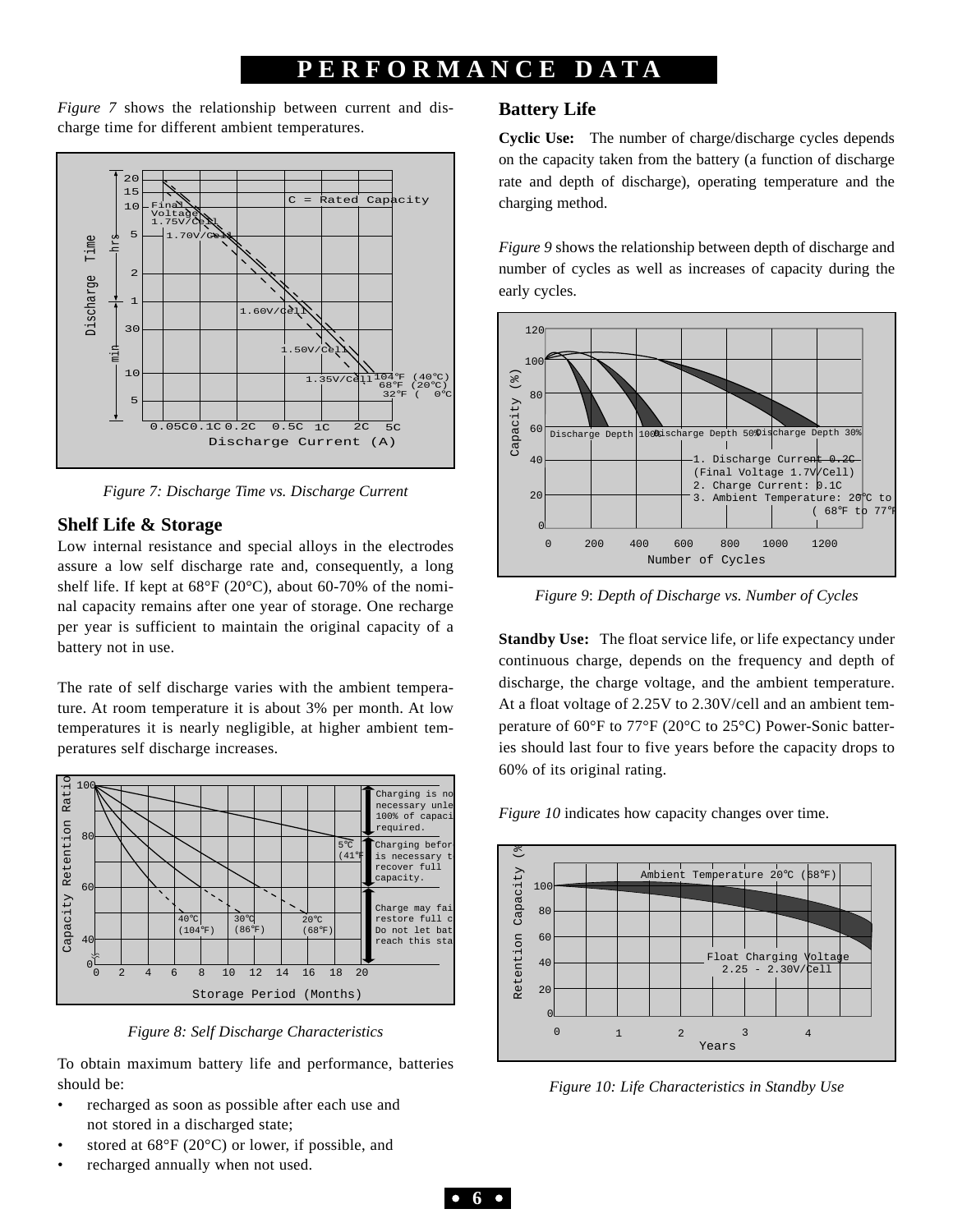# **PERFORMANCE DA T A**

The graph in *Figure 11* shows life characteristics in float (standby) service for ambient temperatures ranging from  $15^{\circ}$ C to  $55^{\circ}$ C

If prevailing ambient temperatures are well above 20- 25°C the life expectancy of this type of battery in float service depends greatly on temperature compensated charging. The typical temperature coefficient is - 2mV/cell/°C. The graph shown along side is based on temperature compensated charging.

*Figure 11: Service Life at Various Ambient Temperatures*



# **OVER-DISCHARGE PROTEC -**

To optimize battery life, it is recommended that the battery be disconnected from the load when the end voltage – a function of the discharge rate – is reached. It is the voltage point at which 100% of the usable capacity of the battery has been consumed or continuation of the discharge is useless because of the voltage dropping below useful levels. (see section on Deep Discharge on page 3)

Discharging a sealed lead-acid battery below this voltage or leaving a battery connected to a load will impair the battery's ability to accept a charge. To prevent potential over-discharge problems, voltage cut-off circuits as shown in *Figure 12* may be used.

*Figure 12: Circuits of Over-Discharge Preventive Device*  $\begin{bmatrix} \begin{array}{ccc} \end{array} & \begin{array}{ccc} \end{array} & \begin{array}{ccc} \end{array} & \begin{array}{ccc} \end{array} & \begin{array}{ccc} \end{array} & \begin{array}{ccc} \end{array} & \begin{array}{ccc} \end{array} & \begin{array}{ccc} \end{array} & \begin{array}{ccc} \end{array} & \begin{array}{ccc} \end{array} & \begin{array}{ccc} \end{array} & \begin{array}{ccc} \end{array} & \$ 



# **CHARGING**

Dependable performance and long service life depend upon correct charging. Faulty procedures or inadequate charging equipment result in decreased battery life and/or unsatisfactory performance. The selection of suitable charging circuits and methods is as important as choosing the right battery for the application.

### **General**

To charge a Power-Sonic battery, a DC voltage higher than the open-circuit voltage of 2.15 is applied to the terminals of the battery. Depending on the state of charge, the cell may temporarily be lower (after discharge) or higher (right after charging) than 2.15 volts. After some time, however, it should level off at about 2.15 volts per cell.

Power-Sonic batteries may be charged by using any of the conventional charging techniques. To obtain maximum service life and capacity, along with acceptable recharge time and economy, constant voltage-current limited charging is recommended.

During charge, the lead sulfate of the positive plate becomes lead dioxide. As the battery reaches full charge, the positive plate begins generating dioxide causing a sudden rise in voltage. A constant voltage charge, therefore, allows detection of this voltage increase and thus control of the charge amount.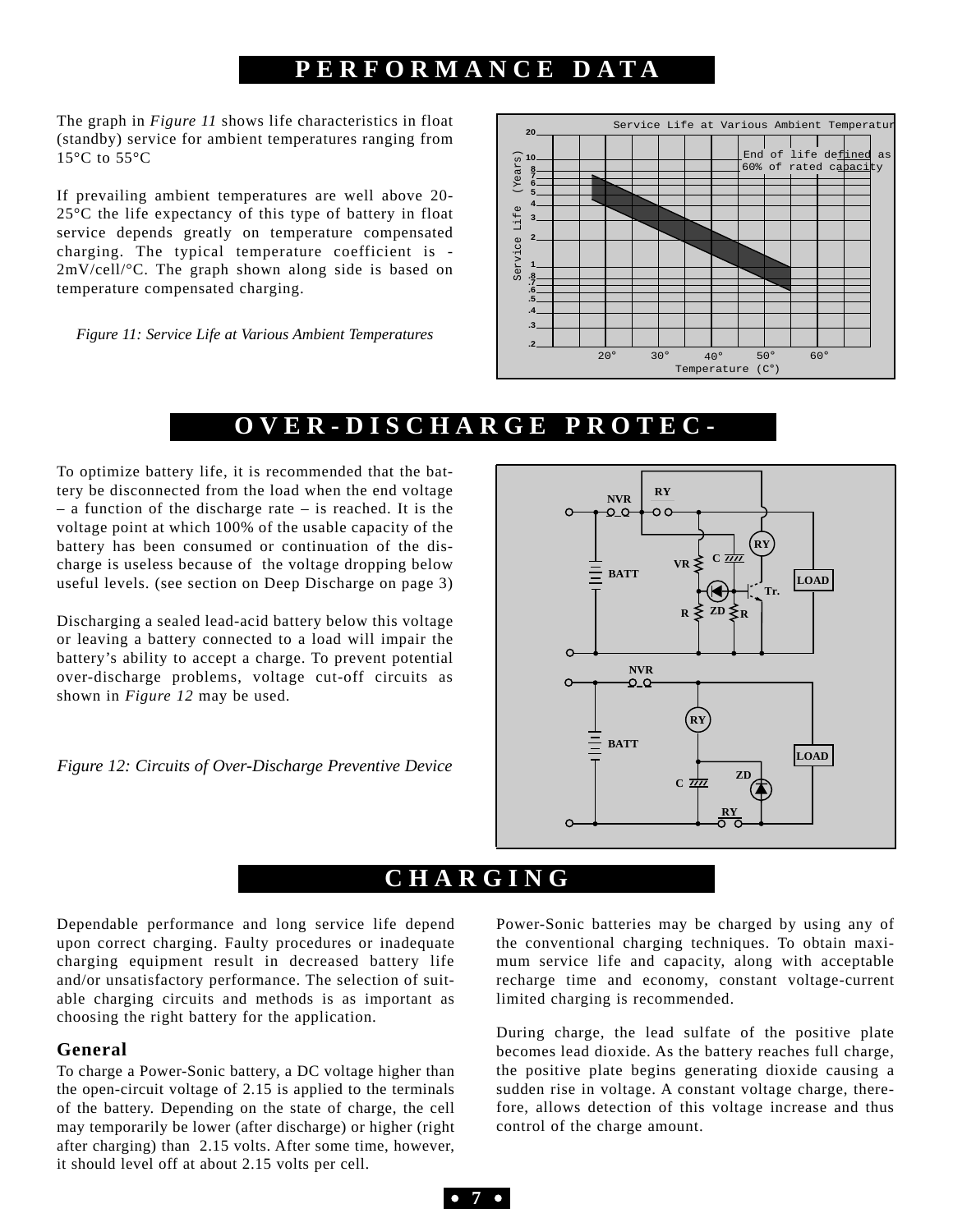**Overcharging:** As a result of too high a charge voltage excessive current will flow into the battery after reaching full charge causing decomposition of water in the electrolyte and, hence, premature aging.

At high rates of overcharge a battery will progressively heat up. As it gets hotter, it will accept more current, heating up even further. This is called thermal runaway, and can destroy a battery in as little as a few hours.

**Undercharging:** If too low a charge voltage is applied, the current flow will essentially stop before the battery is fully charged. This allows some of the lead sulfate to remain on the electrodes which will eventually reduce capacity.

Batteries which are stored in a discharged state, or left on the shelf for too long, may initially appear to be "open circuited" or will accept far less current than normal. This is caused by a phenomenon called "sulfation". When this occurs, leave the charger connected to the battery. Usually, the battery will start to accept increasing amounts of current until a normal current level is reached. If there is no response, even to charge voltages above recommended levels, the battery may have been in a discharged state for too long to recover.

### **Charging Characteristics**

During constant voltage or taper charging, the battery's current acceptance decreases as voltage and state of charge increase. The battery is fully charged once the current stabilizes at a low level for a few hours.

**Caution:** Never charge or discharge a battery in a hermetically sealed enclosure. Batteries generate a mixture of gases internally. Given the right set of circumstances, such as extreme overcharging or shorting of the battery, these gases might vent into the enclosure and create the potential for an explosion when ignited by a spark.

If in doubt, or concepts of proper use and care are unclear, contact Power-Sonic's department for application engineering at 619-661-2020.

Please note that there are two criteria for determining when a battery is fully charged: (1) the final current level and (2) the peak charging voltage while this current flows.

*Figure 13* depicts an example of typical charge characteristics for cycle service where charging is non-continuous and peak voltage can, therefore, be higher.



*Figure 13: Charge characteristics for 14.7V Constant Voltage*

*Figure 14* illustrates typical characteristics for standby service type charge. Here, charging is continuous and the peak charge voltage must, therefore, be lower.



*Figure 14: Charge Characteristics for 13.65V Constant Voltage* 

### **Charging Methods**

Selecting the appropriate charging method depends on the intended use (cyclic or float service), economic considerations, recharge time, anticipated frequency and depth of discharge, and expected service life. The key goal of any charging method is to control the charge current at the end of the charge.

**Taper Charging:** This is the simplest, least expensive charging method. Either quasi-constant voltage or quasiconstant current characteristics can be built into the charger through combination of transformer, diode and resistance. Of the two, constant potential charging is preferable.

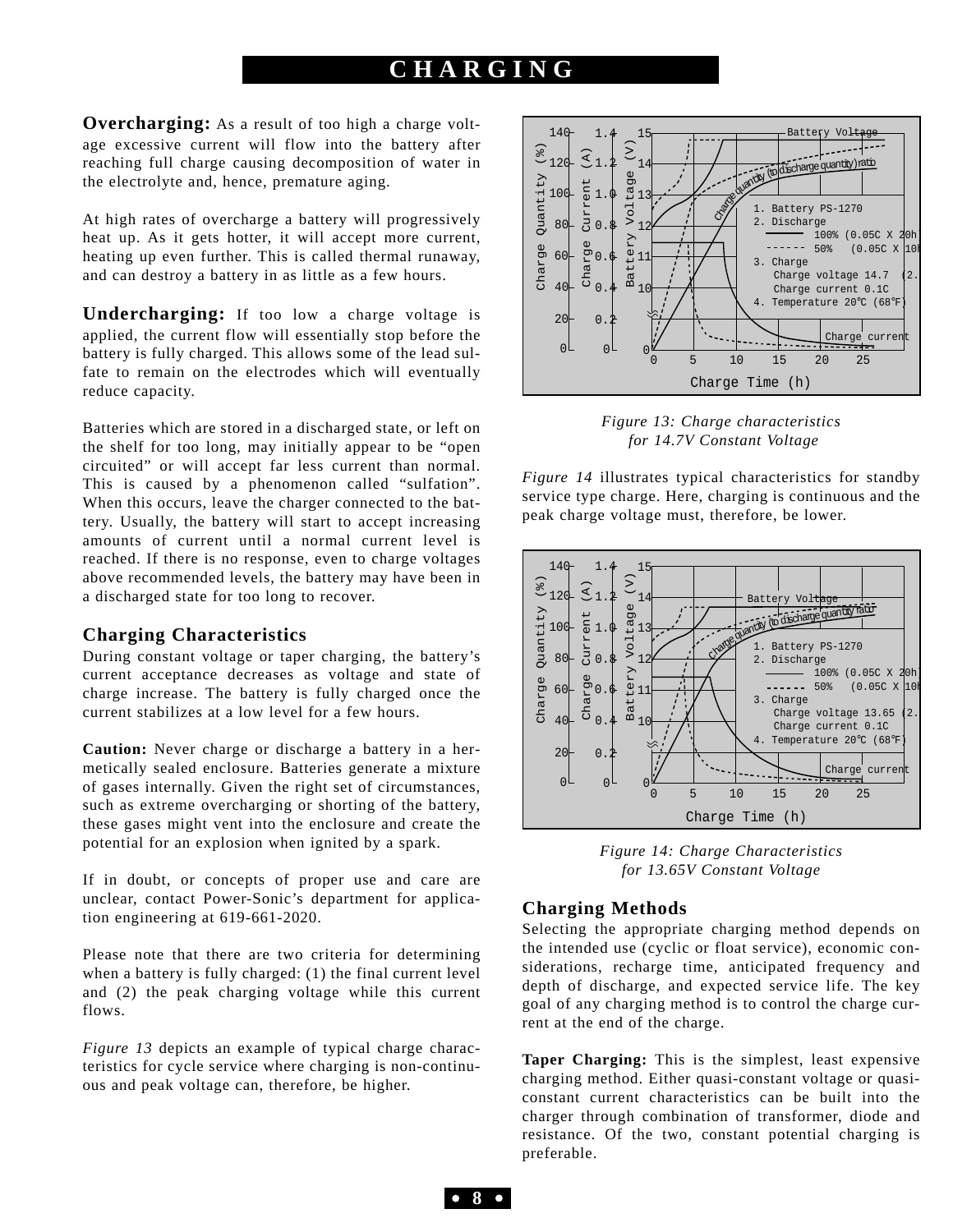Typical taper chargers are comprised of small transformer-rectifier circuits wherein the transformer is so designed that the current is limited to the maximum initial charge current for the battery. This current is held constant until the terminal voltage and resultant current demand reach a point at which the charge current begins to fall. Although this type of charger can provide a relatively fast recharge, it is basically a constant current device and the charge voltage may be driven too high. Therefore, it must be disconnected, usually within 12-24 hours, or after 100-120% of the preceding discharge has been returned. It is also sensitive to line voltage variations which can cause over- or under-charging. Consequently, this charging method can only be used in cyclic applications

*Figure 15* shows an example of a typical diagram and *Figure 16* the resultant charge characteristics for this type of basically unregulated charger.



*Figure 15: Semi-Constant Current Charging Circuit*



*Figure 16: Semi-Constant Current Charge Characteristics*

**Constant Current Charging:** Constant current charging is suited for applications where discharged amperehours of the preceding discharge cycle are known. Charge time and charge quantity can easily be calculated, however an expensive circuit is necessary to obtain a highly accurate constant current. Monitoring of charge voltage or limiting of charge time is necessary to avoid excessive overcharge.

While this charging method is very effective for recovering the capacity of a battery that has been stored for an extended period of time, or for occasional overcharging to equalize cell capacities, it lacks specific properties required in today's electronic environment.

An example of a constant current charge circuit is shown in *Figure 17* and the charge characteristics for this type of charger in *Figure 18.*





*Figure 18: Constant Current Charge Characteristics*

**Constant Voltage Charging:** Constant current/constant voltage charging is the best method to charge Power-Sonic batteries. Depending on the application, batteries may be charged either on a continuous or noncontinuous basis. In applications where standby power is required to operate when the AC power has been interrupted, continuous float charging is recommended. Noncontinuous cyclic charging is used primarily with portable equipment where charging on an intermittent basis is appropriate.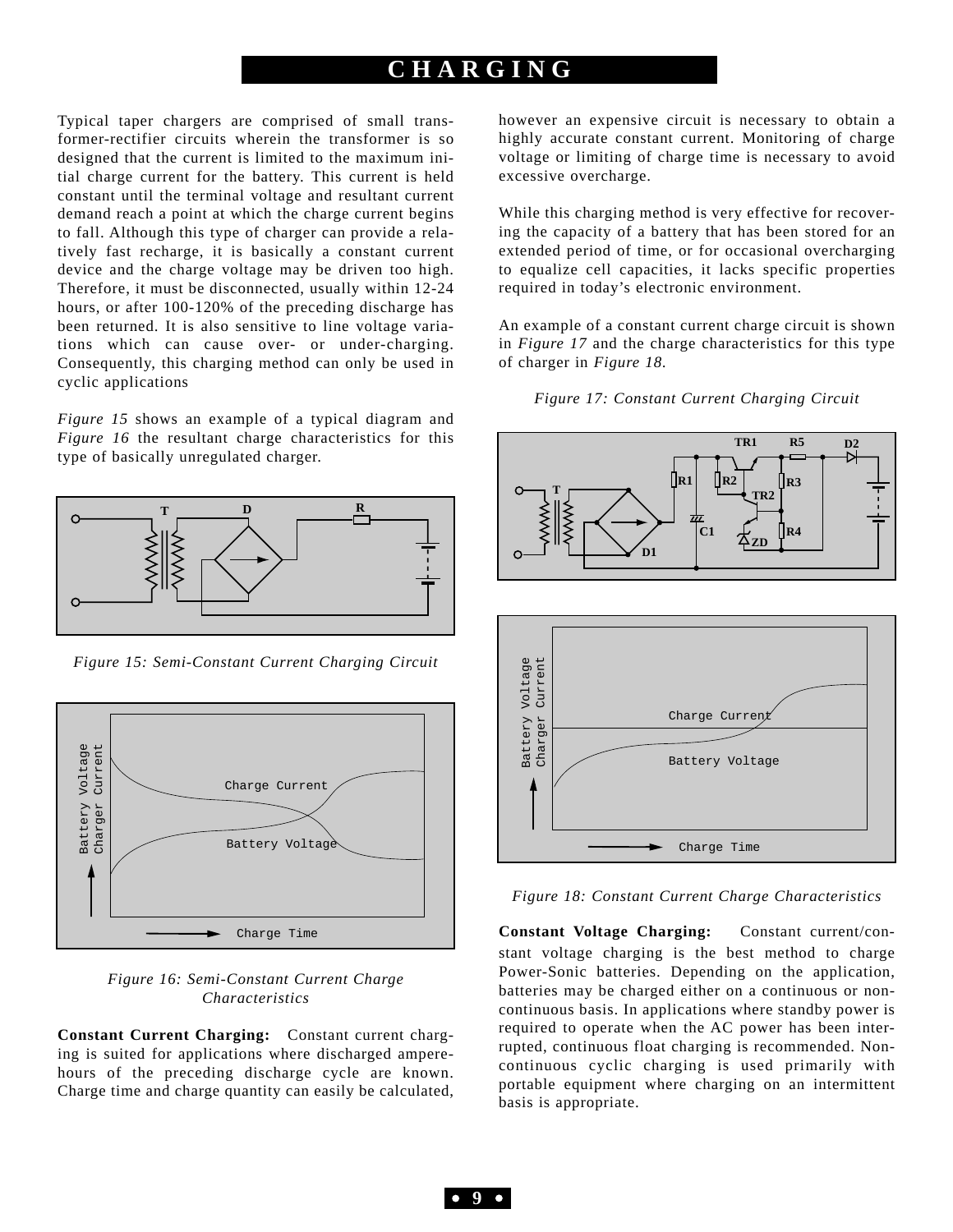The constant current/constant voltage charge method applies a constant voltage to the battery and limits the initial charge current. It is necessary to set the charge voltage according to specified charge and temperature characteristics. Inaccurate voltage settings cause over- or under-charge. This charging method can be used for both cyclic and standby applications.

*Figures 19* and *20* illustrate examples of a constant current/constant voltage charging circuit and charging characteristics, respectively. The circuit diagram includes a temperature compensation feature for charge voltage to ensure optimum charging conditions regardless of changes in ambient temperature.



*Figure 19: Constant Current/Constant Voltage Charge Circuit*



*Figure 20: Constant Current/Constant Voltage Charge Characteristics*

### **Charging for Cycle Operation**

Cyclic applications generally require that recharging be done in a relatively short time. The initial charge current, however, must not exceed 0.20 x C amps. Just as battery voltage drops during discharge, it slowly rises during charge. Full charge is determined by voltage and inflowing current. When, at a charge voltage of  $2.45 \pm 0.05$ volts/cell, the current accepted by the battery drops to less than 0.01 x C amps (1% of rated capacity), the battery is fully charged and the charger should be disconnected or switched to a float voltage of 2.25 to 2.30 volts/cell. The voltage should not be allowed to rise above  $2.45 \pm 0.05$  volts/cell.

# **Charging for Standby Operation**

Standby applications generally do not require that the battery be charged as fast or as frequently as in cycle operation. However, the battery must be kept constantly charged to replace the energy that is expended due to internal loss and deterioration of the battery itself. Although these losses are very low in Power-Sonic batteries, they must be replaced at the rate the battery selfdischarges; at the same time the battery must not be given more than these losses or it will be overcharged. To accomplish this, a constant voltage method of charging called "float charging" is used.

The recommended constant float voltage is 2.25-2.30 volts per cell. Maintaining this float voltage will allow the battery to define its own current level and remain fully charged without having to disconnect the charger from the battery. The trickle current for a fully charged battery floating at the recommended charge voltage will typically hover around the 0.001C rate (10mA for a 10AH battery, for example.)

The float charger is basically a constant voltage power supply. As in cycle chargers, however, care must be exercised not to exceed the initial charge current of 0.20 x C amperes.

### **Two-Step Constant Voltage Charging**

This method uses two constant voltage devices. In the initial charge phase the high voltage setting is used. When charging is nearly complete and the charge voltage has risen to a specified value (with the charge current decreased), the charger switches the voltage to the lower setting. This method allows rapid charging in cycle or float service without the possibility of overcharging even after extended charging periods.

The graph in *Figure 21* shows charging characteristics, and the diagram in *Figure 22* an example of a charging circuit for this type of charger.



*Figure 21: Two-Step Constant Voltage Charge Characteristics*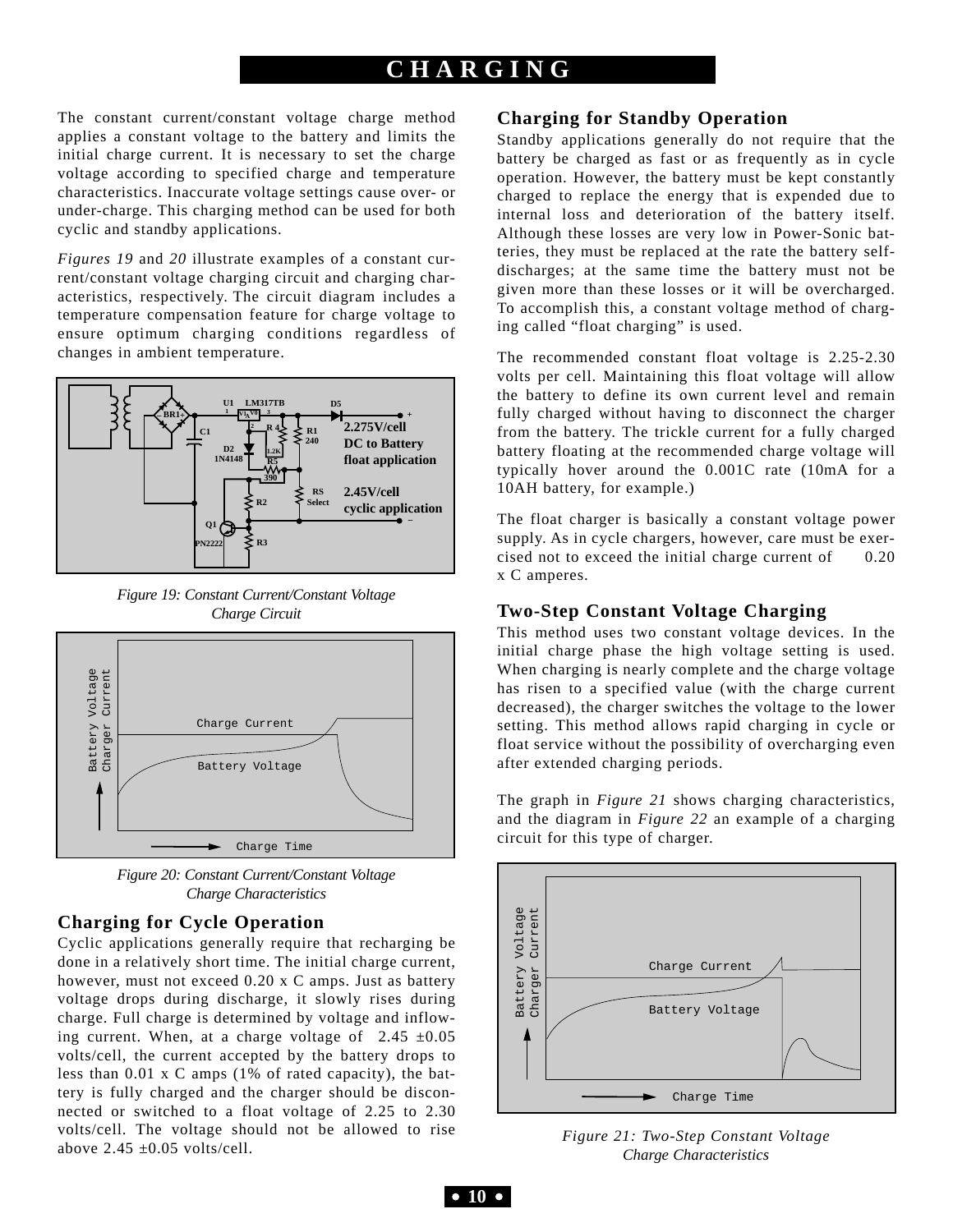

#### *Figure 22: Dual Stage Current Limited Battery Charger*

**Charging in Series:** Lead-acid batteries are strings of 2 volt cells connected in series, commonly 2, 3 ,4 or 6 cells per battery. Strings of Power-Sonic batteries up to 48 volts and higher may be charged in series safely and efficiently. However, as the number of batteries in series increases, so does the possibility of slight differences in capacity. These differences can result from age, storage history, temperature variations or abuse.

When a single constant voltage charger is connected across an entire high voltage string, the same current flows through all cells in the string. Depending on the characteristics of the individual batteries, some may overcharge while others remain in a slightly undercharged condition. When charging high voltage strings this way for extended periods it is generally recommended to use a low input voltage inverter to enhance service life and simplify charging requirements.

If one cell is lower in capacity than the others when discharging a long string in series, it may actually reverse polarity even though the total voltage of the string is at or above the cut-off voltage.

To minimize the effects of individual battery differences, use batteries of the same age and history and, if possible, charge in strings of no greater than 24 or 48 volts.

**Charging in Parallel:** Power-Sonic batteries may be used in parallel with one or more batteries of equal voltage.

When connected in parallel, the current from a charger will tend to divide almost equally between the batteries. No special matching of batteries is required. If the batteries of unequal capacity are connected in parallel, the current will tend to divide between the batteries in the ratio of capacities (actually, internal resistances).

When charging batteries in parallel, where different ratios of charge are to be expected, it is best to make provisions to assure that the currents will not vary too much between batteries. Holding a small resistance in series with each battery is all that is needed

#### **Temperature Compensation**

Power-Sonic batteries perform well both at low and high temperatures. At low temperatures, however, charge efficiency is reduced; at temperatures above 45°C, charge efficiency increases so rapidly that there is a danger of thermal runaway if temperature compensation is not precise.

The effect of temperature on charge voltage is less critical in float applications, than in cyclic use where relatively high charge currents are applied for the purpose of short recharge times.

Temperature effects should definitely be considered when designing or selecting a charging system. As a rule of thumb, temperature compensation is desirable in the charging circuit when operating outside the range of 41°F to 95°F (5°C to 35°C) prevailing ambient. The temperature coefficient is -2mV/cell/°C below 20°C in standby service and -6mV/cell/°C below 20°C in cyclic use. For higher temperatures the charge voltage should be correspondingly decreased.

The table in *Figure 23* lists recommended charge voltages for different temperatures.

| AMBIENT             | CHARGE VOLTAGE PER CELL |                |  |  |  |  |
|---------------------|-------------------------|----------------|--|--|--|--|
| TEMPERATURE         | Cyclic use              | Float Use      |  |  |  |  |
| $4$ H $-20$ M       | $2.67 - 2.7N$           | $2.34 - 2.39$  |  |  |  |  |
| 14 FY -10 °C        | $2.61 - 2.71V$          | $2.32 - 2.37$  |  |  |  |  |
| 32 H<br>$0^{\circ}$ | $2.55 - 2.65V$          | $2.30 - 2.35V$ |  |  |  |  |
| 50 F(+10 °C)        | $2.49 - 2.59$           | $2.28 - 2.33V$ |  |  |  |  |
| 68 F(+20 °C)        | $2.43 - 2.53$           | $2.26 - 2.31V$ |  |  |  |  |
| 77 F (+25 °C)       | $2.40 - 2.50V$          | $2.25 - 2.30$  |  |  |  |  |
| 86 F(+30 °C)        | $2.37 - 2.47V$          | $2.24 - 2.29$  |  |  |  |  |
| 104 F (+40 °C)      | $2.31 - 2.41V$          | $2.22 - 2.27$  |  |  |  |  |
| 122 F (+50 °C)      | $2.25 - 2.35V$          | $2.20 - 2.25V$ |  |  |  |  |

*Figure 23: Temperature Compensated Charge Voltage*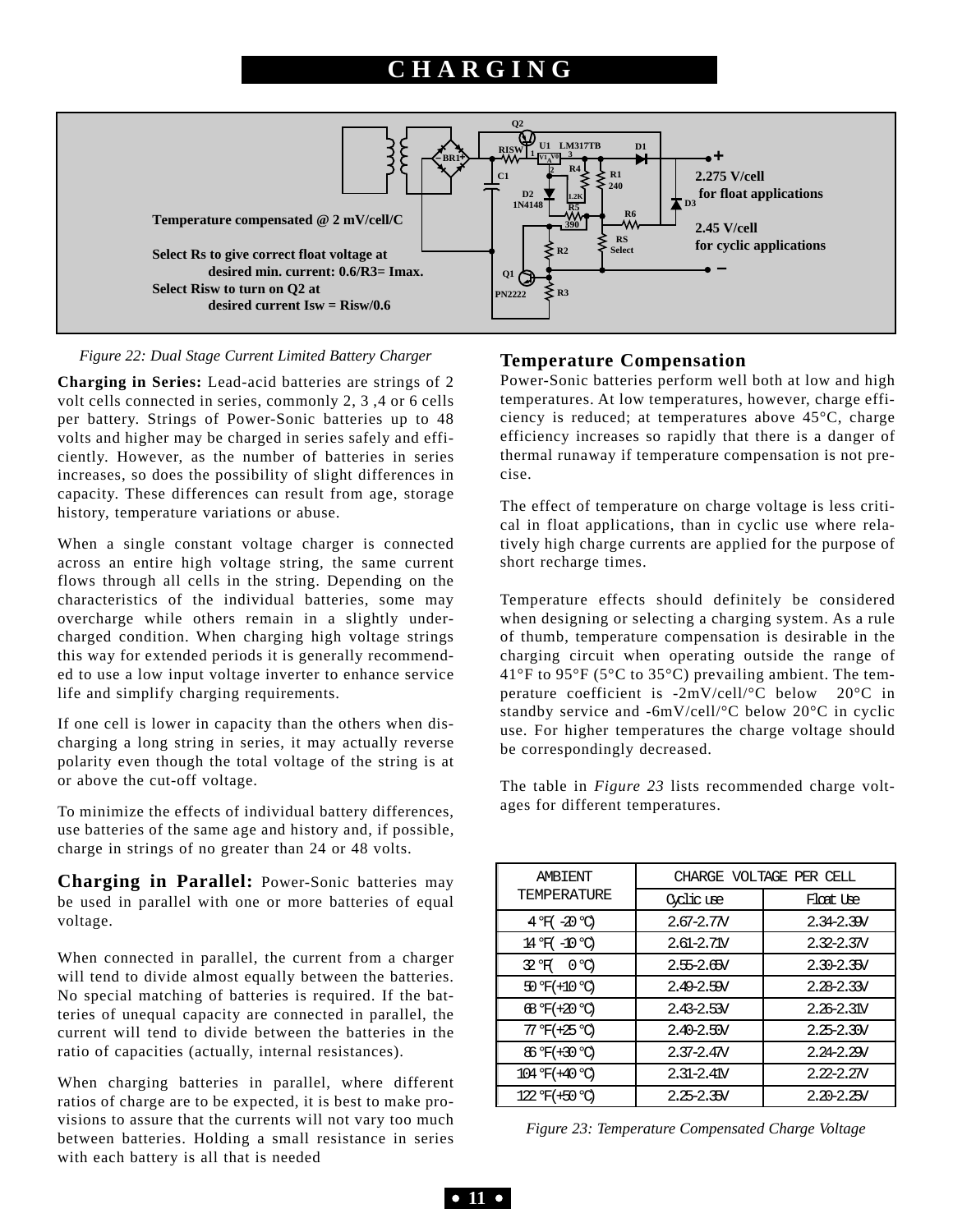# **APPLICA TION NOTES**

**Power-Sonic rechargeable sealed lead-acid batteries are designed to provide years of dependable service. Adherence to the following guidelines in system design will ensure that battery life is maximized and operation is trouble-free.** 

• Continuous over-or undercharging is the single worst enemy of a lead-acid battery. Caution should be exercised to ensure that the charger is disconnected after cycle charging, or that the float voltage is set correctly.

• Batteries should not be stored in a discharged state or at elevated temperatures. If a battery has been discharged for some time or the load was left on indefinitely, it may not readily take a charge. To overcome this, leave the charger connected and the battery should eventually begin to accept charge.

• Avoid exposing batteries to heat! Care should be taken to place batteries away from heat-emitting components. If close proximity is unavoidable, provide ventilation. Service life is shortened considerably at ambients above 30°C.

• Although Power-Sonic batteries have a low self-discharge rate which permits storage of a fully charged battery for up to a year, it is recommended that a battery be charged 6-9 months after receipt to account for storage from the date of manufacture to the date of purchase. Otherwise, permanent loss of capacity might occur as a result of sulfation. To prolong shelf life without charging, store batteries at 50°F (10°C) or less.

• Fasten batteries tightly and make provisions for shock absorption if exposure to shock or vibration is likely.

• Although it is possible to charge Power-Sonic batteries rapidly, i.e. in 6-7 hrs., it is not normally recommended. Unlimited current charging can cause increased off-gassing and premature drying. It can also produce internal heating and hot spots resulting in shortened service life. Too high a charge current will cause a battery to get progressively hotter. This can lead to "thermal runaway" and can destroy a battery in as little as a few hours.

• Caution: Never charge or discharge a battery in an airtight enclosure. Batteries generate a mixture of gases internally. Given the right set of circumstances such as extreme overcharging or shorting of the battery, these gases might vent into the enclosure and create the potential for an explosion when ignited by a spark. Generally, ventilation inherent in most enclosures is sufficient to avoid problems.

• Do not place batteries in close proximity to objects which can produce sparks or flames, and do not charge batteries in an inverted position.

• When charging batteries in series (positive terminal of one battery is connected to the negative terminal of another), all batteries in the string will receive the same amount of charge current, though individual battery voltages may vary.

• When charging batteries in parallel (positive terminals are connected to the positive terminal and negative terminals to the negative), all batteries in the string will receive the same charge voltage but the charge current each battery receives will vary until equalization is reached.

• High voltage strings of batteries in series should be limited to twenty 6 volt or ten 12 volt batteries when a single constant voltage charger is connected across the entire string . Differences in capacity can cause some batteries to overcharge while others remain undercharged thus causing premature aging of batteries. It is, therefore, not advisable to mix batteries of different capacities, make, or age in a series string.

To minimize the effects of cell or battery differences, charge the string in 24 volt battery groups through a constant current source with zener diode regulation across individual batteries or battery groups.

To prevent problems arising from heat exchange between batteries connected in series or parallel, it is advisable to provide air space of at least 0.4" (10mm) between batteries.

Battery containers, made of ABS plastic or styrene, can sustain damage if exposed to organic solvents or adhesives.

• Recharge time depends on the depth of the preceding discharge and the output current of the charger. To determine the approximate recharge time of a fully discharged battery, divide the battery's capacity (amp. hrs.) by the rated output of the charger (amps.) and multiply the resulting number of hours by a factor of 1.75 to compensate for the declining output current during charge. If the amount of amp. hrs. discharged from the battery is known, use it instead of the battery's capacity to make the calculation.

• For best results and generally acceptable performance and longevity, keep operating temperature range between  $-20\degree$ C and  $+40\degree$ C.

• Do not attempt to disassemble batteries. Contact with sulfuric acid may cause harm. Should it occur, wash skin or clothes with liberal amounts of water. Do not throw batteries into fire; batteries so disposed may rupture or explode. Disassembled batteries are hazardous waste and must be treated accordingly. It is unlawful to dispose of batteries except through a recycling center.

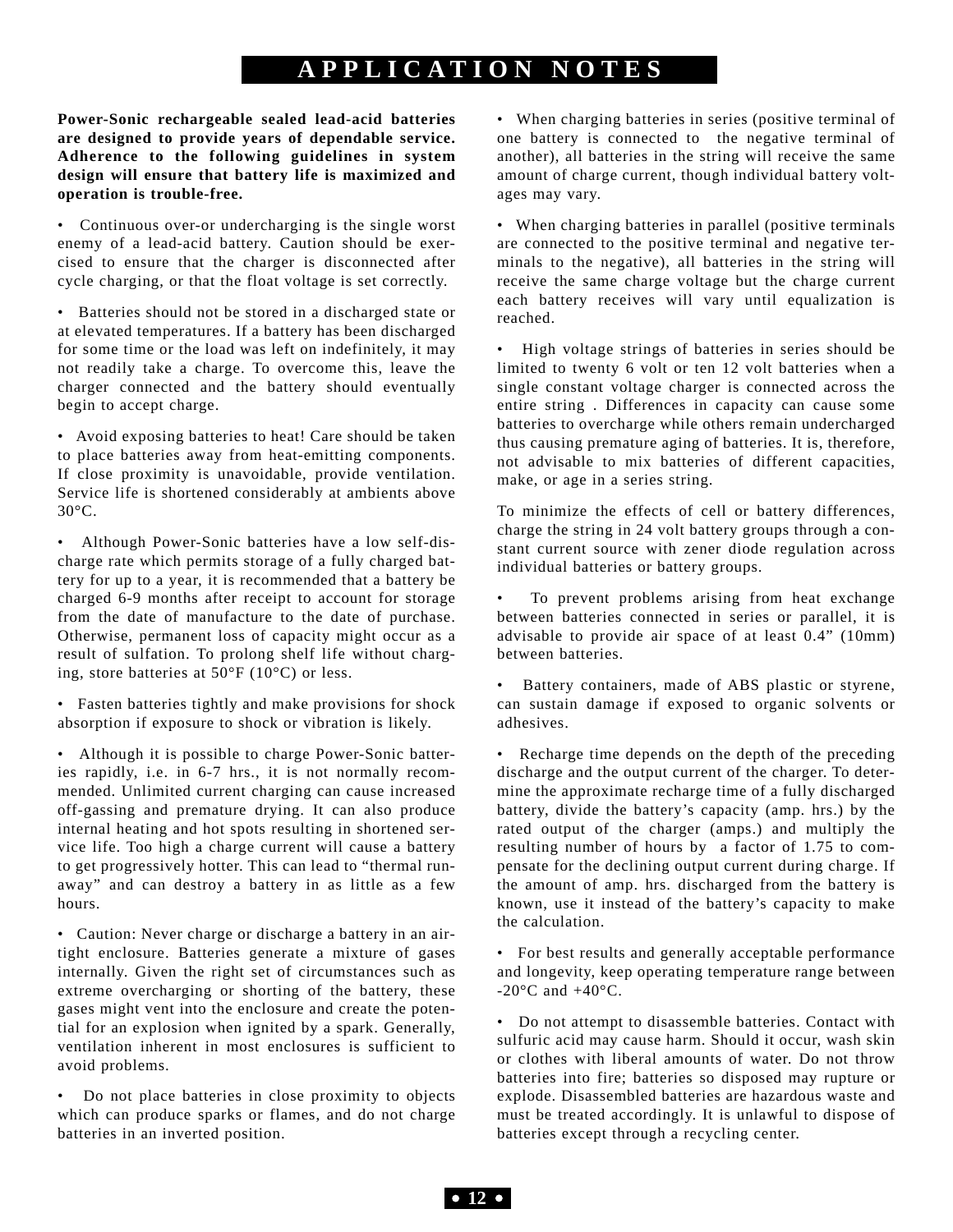# **GLOSSAR Y**

#### **Ambient Temperature**

The prevailing surface temperature to which a battery is exposed.

#### **Ampere**

Unit of measurement for electric current.

### **Ampere-Hour**

The product of current (amperes) multiplied by time (hours). Used to indicate the capacity of a battery. Also Amp.Hr. or A.H.

### **Battery**

Two or more cells connected together, most typically in series.

### **Capacity**

The electrical energy available from a cell or battery expressed in ampere-hours.

*Available capacity* refers to ampere-hours that can be discharged from a battery based on its state of charge, rate of discharge, ambient temperature, and specified cut-off voltage.

*Rated capacity* ("C") is the discharge capacity the manufacturer says may be obtained at a given discharge rate and temperature.

### **Cell**

The basic building block of a battery. The nominal voltage of a lead-acid battery is 2 volts.

*Cell reversal* **–** the act of driving a cell into reverse polarity by excessive discharge.

*Primary cell* **–** cell or battery that can be discharged only once. *Secondary cell* – the process is reversible so that charging and discharging may be repeated over and over.

### **Charge**

The conversion of electrical energy to chemical energy; the process which restores electrical energy to a cell or battery.

*Charge retention* refers to a battery's ability to hold a charge. It diminishes during storage.

*Charge acceptance* quantifies the amount of electric charge which accumulates in a battery.

*Float charge* maintains the capacity of a cell or battery by applying a constant voltage.

*Trickle charge* maintains the capacity of a cell or battery by applying a small constant current.

*Charge equalization* brings all of the cells in a battery or string to the same state of charge.

### **Discharge**

The process of drawing current from a battery.

*Deep Discharge* **–** the discharge of a cell or battery to between 80% and 100% of rated capacity.

*Depth of Discharge* **–** the mount of capacity – typically expressed as a percentage – removed during discharge.

*Self Discharge* **–** the loss of capacity while stored or not in use. *Self Discharge Rate* **–** the percent of capacity lost on open circuit over a specified period of time.

### **Electrode**

Positive or negative plate containing materials capable of reacting with electrolyte to produce or accept current.

### **Energy Density**

Ratio of battery energy to volume or weight expressed in watthours per cubic inch or pound.

#### **Gas Recombination**

The process by which oxygen gas generated from the positive plate during the final stage of charge is absorbed into the negative plate, preventing loss of water.

### **Impedance**

The resistive value of a battery to an AC current expressed in ohms ( $Ω$ ). Generally measured at 1000 Hz at full charge.

### **Internal Resistance**

The resistance inside a battery which creates a voltage drop in proportion to the current draw.

### **Nominal Voltage / Nominal Capacity**

The nominal value of rated voltage / the nominal value of rated capacity. The nominal voltage of a lead-acid battery is 2 volts per cell.

### **Open Circuit Voltage**

The voltage of a battery or cell when measured in a no load condition.

### **Parallel Connection**

Connecting a group of batteries or cells by linking all terminals of the same polarity. This increases the capacity of the battery group.

### **Series Connection**

The connection of a group of cells or batteries by linking terminals of opposite polarity. This increases the voltage of the battery group.

### **Separator**

Material isolating positive from negative plates. In sealed leadacid batteries it normally is absorbent glass fiber to hold the electrolyte in suspension.

### **SLA Battery**

Sealed lead-acid battery, generally having the following characteristics: Maintenance-free, leak-proof, position-insensitive. Batteries of this type have a safety vent to release gas in case of excessive internal pressure build-up. Hence also the term: Valve regulated battery.

*"Gel Cells"* are SLA batteries whose dilute sulfuric acid electrolyte is immobilized by way of additives which turn the electrolyte into a gel.

### **Standby Service**

An application in which the battery is maintained in a fully charged condition by trickle of float charging.

### **State of Charge**

The available capacity of a battery at a given time expressed as a percentage of rated capacity.

### **Thermal Runaway**

A condition in which a cell or battery on constant potential charge can destroy itself through internal heat generation.